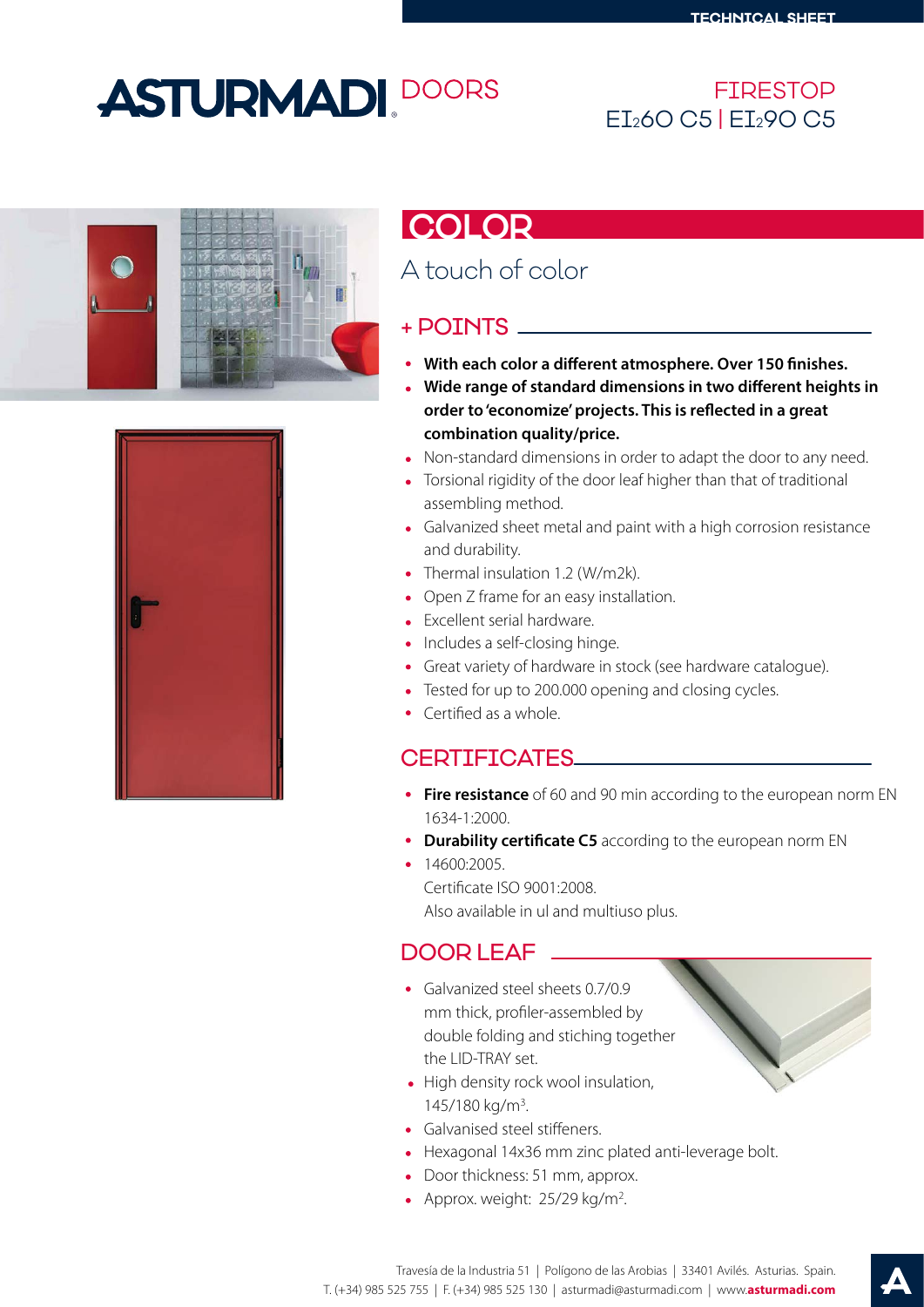# **ASTURMADI.** DOORS

#### FIRESTOP EI260 C5 | EI290 C5

**COLOR** A touch of color



### DOOR FRAME

- Reduced thermal conductivity galvanized steel, 1.5 mm thick. Z-shaped jambs and lintels. ASTURMADI special profile.
- 230x1.5 mm cold-laminated steel plate fixing anchor, especially designed to be fitted in any kind of wall.
- 50x2.5 mm steel door threshold.



### FINISHES

- Sheet painted with thermosetting epoxy powder.
- 100 micron coat of paint on the leaf and 120 on the frame.
- Full RAL color chart. (Minimum orders. Consult amounts).

#### Standard ACCESSORIES

- 3 mm thick steel hinges, welded to the frame and fixed onto the leaf with M6x16 zinc plated screws. The lower hinge is self-closing.
- 15x2.5 mm graphite intumescent joint. It dilates 25 times its size at temperatures greater than 150ºC.
- Reversible inlay fire resistant lock protected by two MO Stucal boards.
- Sintered steel latch.
- 40x40 brass cylinder lock with 3 keys.
- Handle
	- Anti-snag fire resistant handle.
	- Steel core covered by fusion.
	- Metal shields covered with nylon. Bolts and nuts.





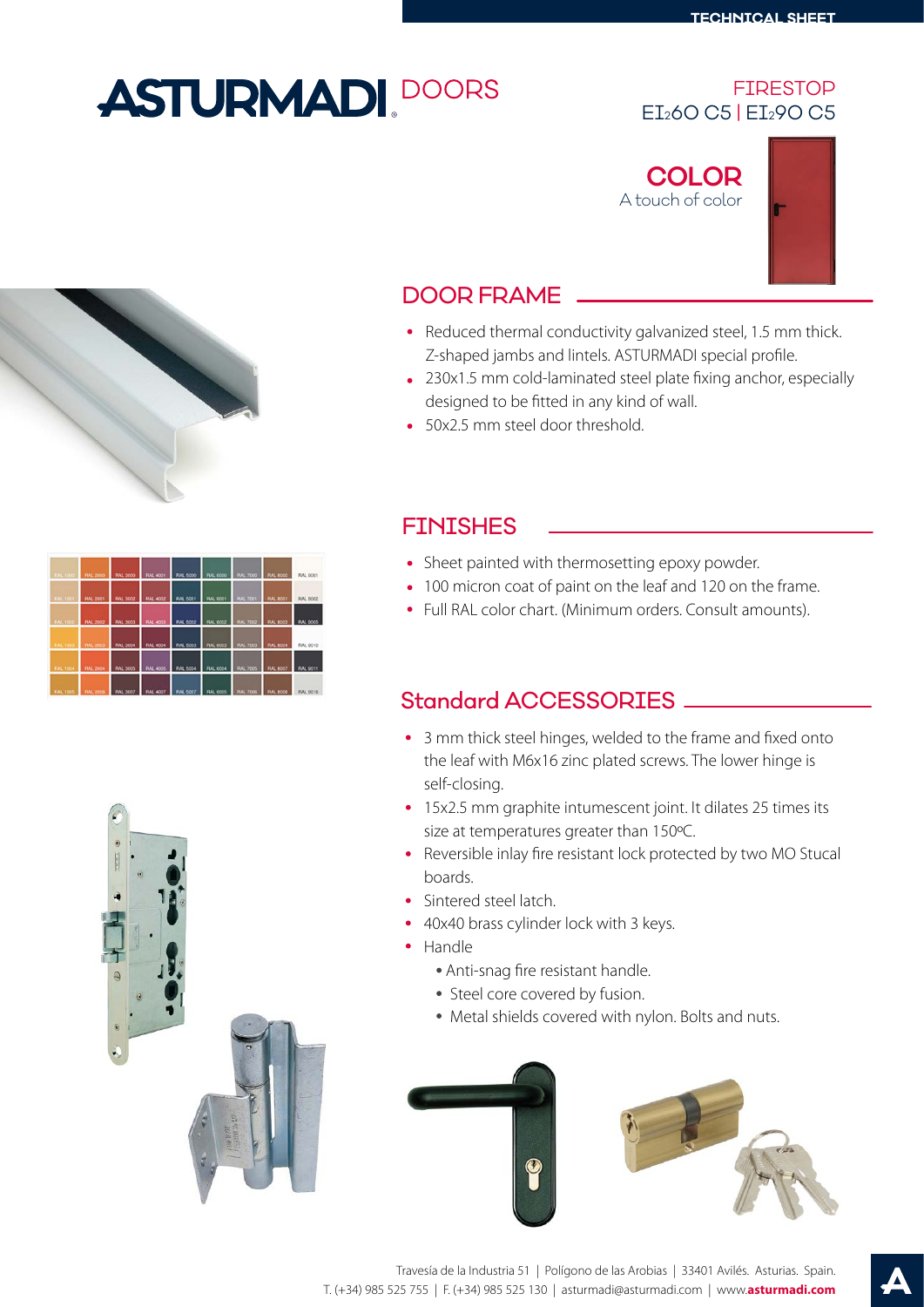# **ASTURMADI. DOORS**

#### FIRESTOP EI260 C5 | EI290 C5







### DIMENSIONS

| <b>WIDTH</b>              |      |                                  |                                  |  |  |  |  |  |
|---------------------------|------|----------------------------------|----------------------------------|--|--|--|--|--|
| <b>CLEAR PASSAGE</b><br>A |      | RECOMMENDED S.O. TOTAL DIMENSION |                                  |  |  |  |  |  |
| 600                       | 665  | 680                              | 725                              |  |  |  |  |  |
| 700                       | 765  | 780                              | 825                              |  |  |  |  |  |
| 810                       | 875  | 890                              | 935                              |  |  |  |  |  |
| 900                       | 965  | 980                              | 1025                             |  |  |  |  |  |
| 930                       | 995  | 1010                             | 1055                             |  |  |  |  |  |
| 1000                      | 1065 | 1080                             | 1125                             |  |  |  |  |  |
| 1100                      | 1165 | 1180                             | 1225                             |  |  |  |  |  |
| 1200                      | 1265 | 1280                             | 1325                             |  |  |  |  |  |
| <b>HEIGHT</b>             |      |                                  |                                  |  |  |  |  |  |
| <b>CLEAR PASSAGE</b>      | B    |                                  | RECOMMENDED S.O. TOTAL DIMENSION |  |  |  |  |  |
| 2000                      | 2045 | 2050                             | 2075                             |  |  |  |  |  |
| 2100<br>2145              |      | 2150                             | 2175                             |  |  |  |  |  |



SECTION B-B



SECTION A-A